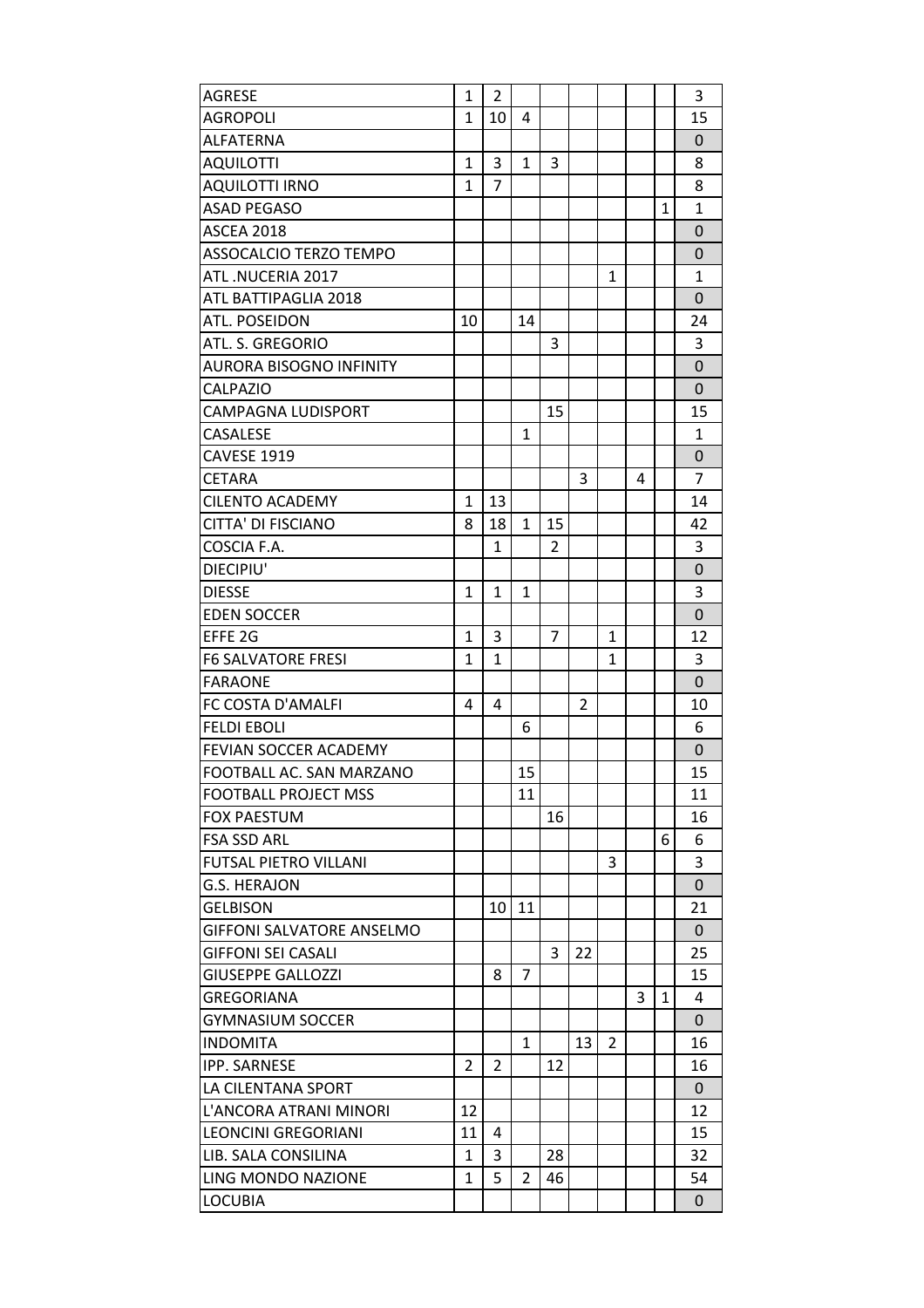| LUCA FUSCO SOCCER ACADEMY |                | 2            | 3              |              |    |              |              |   | 5              |
|---------------------------|----------------|--------------|----------------|--------------|----|--------------|--------------|---|----------------|
| MAMA FUTSAL S. MARZANO    | 3              |              |                |              |    |              |              |   | 3              |
| MILLENIUM CALCIO SALERNO  | 3              | 2            | $\mathbf{1}$   |              |    |              |              |   | 6              |
| NEW G. CLUB               |                |              |                |              |    |              |              |   | 0              |
| <b>NEW MARYROSY</b>       |                |              | $\mathbf{1}$   |              |    |              |              |   | $\mathbf{1}$   |
| NOCERA SOCCER M.G.F.      | 4              | 6            |                |              |    |              |              |   | 10             |
| <b>OGLIARESE</b>          | 1              | 5            |                | 17           |    |              |              |   | 23             |
| OLIMPIA SP. VILLAGE       |                |              |                |              | 17 | $\mathbf{1}$ |              |   | 18             |
| <b>OLYMPIC SALERNO</b>    |                |              |                |              |    |              |              |   | $\mathbf 0$    |
| <b>PALINURO</b>           |                |              |                |              |    |              |              |   | 0              |
| PER SAN MARZANO           |                | 4            |                |              |    |              |              |   | 4              |
| PICCOLO STADIO            | 3              | $\mathbf{1}$ | $\mathbf{1}$   |              |    |              |              |   | 5              |
| <b>PIXOUS 2002</b>        | 6              | 6            | 5              |              |    |              |              |   | 17             |
| POL. ETRURIA              |                |              | $\mathbf{1}$   |              |    |              | 7            |   | 8              |
| POL. NIKE'                |                |              |                |              |    |              |              |   | 0              |
| PONTECAGNANO              |                | 7            | 3              |              |    |              |              |   | 10             |
| PREMIUM FUTSAL            |                |              |                |              |    |              |              |   | 0              |
| PREPEZZANESE              |                |              |                |              |    |              | 5            | 1 | 6              |
| <b>PRO COLLIANO</b>       |                |              |                |              |    |              | 5            |   | 5              |
| <b>PRO SALERNO</b>        | 4              | 16           |                |              |    |              |              |   | 20             |
| PRO VELIA ANTILIA         | $\overline{2}$ | 5            |                |              |    |              |              |   | $\overline{7}$ |
| <b>PROSANGIORGESE</b>     |                |              |                |              |    |              | 3            |   | 3              |
| RAFFAELE SERGIO ACADEMY   |                | 2            |                | 12           | 58 | 3            |              |   | 75             |
| <b>REAL BELLIZZI</b>      |                |              |                |              |    |              |              |   | $\Omega$       |
| REAL FILETTA PEZZANO      |                |              |                |              |    |              |              |   | 0              |
| <b>REAL PALOMONTE</b>     | $\overline{2}$ | 13           |                |              |    |              | $\mathbf{1}$ |   | 16             |
| ROSSOBLU C. SAN GIORGIO   |                | $\mathbf{1}$ |                | $\mathbf{1}$ |    |              |              |   | 2              |
| S. CECILIA                |                |              |                |              |    |              |              |   | 0              |
| S. EGIDIO FEMMINILE       |                |              |                |              |    | 5            |              |   | 5              |
| SALERNITANA 1919          | 1              | 2            | 2              |              | 5  |              |              |   | 10             |
| <b>SALERNO GUISCARDS</b>  |                |              |                |              | 5  |              |              |   | 5              |
| <b>SALERNUM BARONISSI</b> |                |              | 2              | 2            |    |              |              |   | 4              |
| <b>SAN GREGORIO MAGNO</b> |                |              |                |              |    |              |              |   | $\Omega$       |
| SAN SEVERINO CALCIO       | 2              | 8            |                | 27           |    |              |              |   | 37             |
| SANT EGIDIO CALCIO        |                |              |                |              |    |              |              |   | $\mathbf{0}$   |
| <b>SANTA LUCIA</b>        | 1              |              |                |              |    |              |              |   | $\mathbf{1}$   |
| SARNESE 1926              |                |              |                |              |    |              | 1            |   | $\mathbf{1}$   |
| <b>SC PORTO INFRESCHI</b> | 25             |              | 1              |              |    |              |              |   | 26             |
| <b>SC PRIMAVERA</b>       |                |              |                |              |    |              |              |   | 0              |
| <b>SC SACRO CUORE</b>     | $\mathbf{1}$   |              |                | $\mathbf{1}$ |    |              |              |   | 2              |
| SCAFATESE CALCIO 1922     | 1              | 1            |                |              |    | 7            |              |   | 9              |
| SCALA CALCIO              |                |              | $\overline{7}$ |              |    |              |              |   | $\overline{7}$ |
| <b>SIANESE</b>            |                |              | 14             |              |    |              |              |   | 14             |
| <b>SOCCER FRIENDS MP</b>  |                |              |                |              |    |              |              |   | $\mathbf{0}$   |
| SOCCER SCHOOL CILENTO     | 4              | 7            | 2              |              | 3  |              |              |   | 16             |
| <b>SP. CLUB PICENTIA</b>  |                | 1            | 3              |              |    |              |              |   | 4              |
| SP. SALA CONSILINA        | $\overline{2}$ | 7            | 9              | 18           | 11 |              |              |   | 47             |
| SPORT. C S. GIORGIO       |                |              | 9              | 3            | 45 | 16           |              |   | 73             |
| <b>TIKI TAKA</b>          |                |              |                | 10           | 3  |              |              |   | 13             |
| <b>TORIA</b>              | 3              | 10           | $\mathbf{1}$   |              |    |              |              |   | 14             |